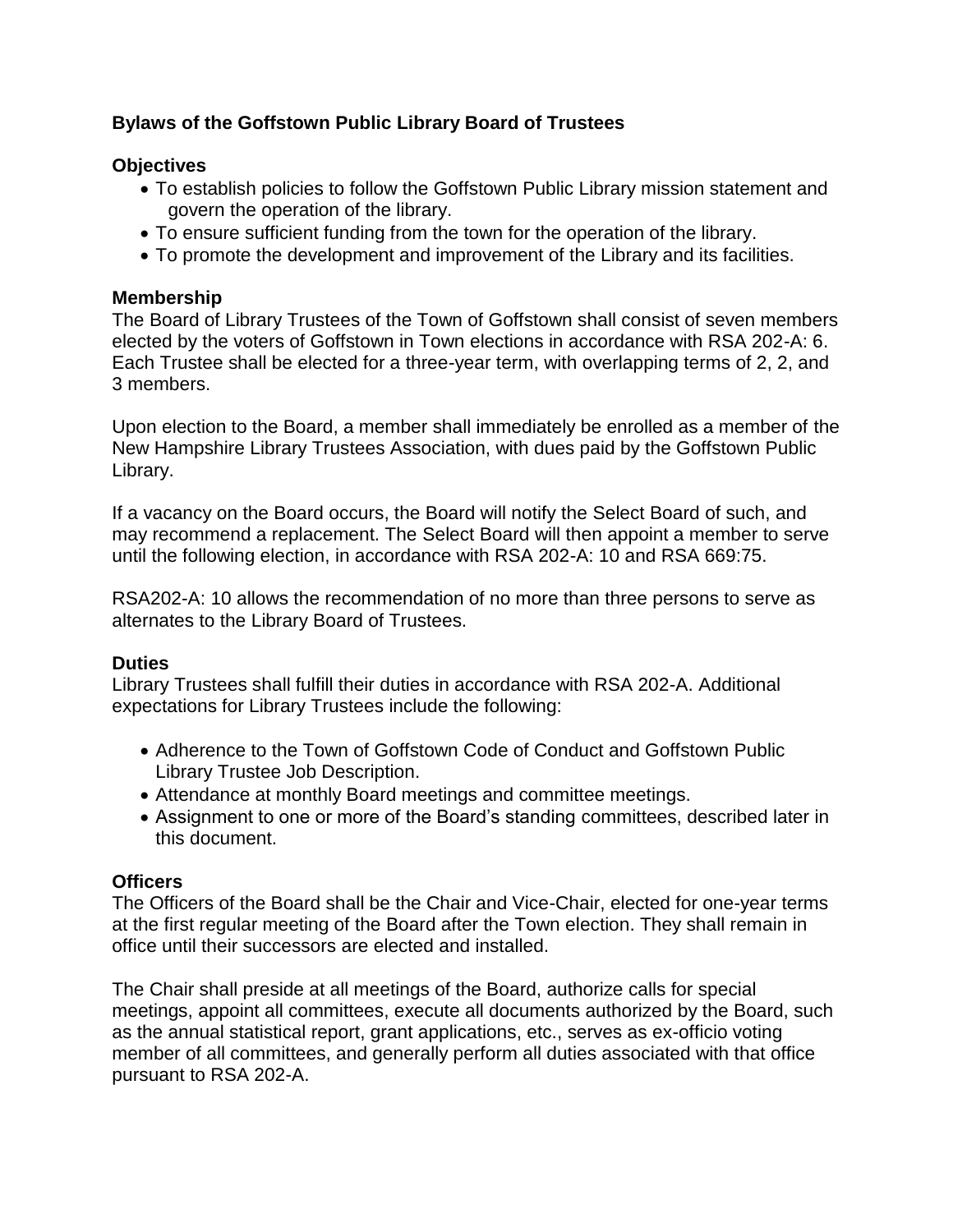The Vice-Chair, in the event of the absence or disability of the Chair, or of a vacancy in that office, shall assume and perform the duties and functions of the Chair.

The Board may appoint a Treasurer and a Secretary who are not members of the Board of Trustees.

### **Meetings**

Regular meetings shall be held on the third Wednesday of each month at the Goffstown Public Library, or such other time and place as the Board may determine. Board members shall attend all scheduled meetings. In cases of exigent circumstances, a maximum of three absences per calendar year with notification / approval of the Chair is allowable. Additional absences may result in disciplinary proceedings up to and including removal from the Board. A quorum shall consist of four trustees. Each regular meeting shall be attended by the Library Director or designee, if the former is unavailable.

Subject to NH RSA 91A:2,III, a trustee may, under extenuating circumstances and with permission from the Board Chair or Vice-Chair or sub-committee chair, attend a scheduled meeting remotely using Microsoft Teams or other Library-approved videoconferencing platform.

The request for remote attendance should be made at least 24 hours in advance of the scheduled meeting. If permission is granted, the Library Director should also be notified to allow sufficient time to set up remote access. The reason for remote attendance shall be stated in the minutes.

A special meeting may be called by the Chair at the request of three Trustees, and a regular meeting may be omitted by mutual consent, but there must be at least ten meetings per year.

Business at all regular meetings of the Board shall include the following. The Chair may decide the order in which these items are addressed / included in the agenda:

- a. Disposition of minutes of previous regular meeting, and any intervening special meeting;
- b. Treasurer's financial report;
- c. Library Director's report;
- d. Committee reports
- e. Communications and announcements;
- f. Unfinished business
- g. New and miscellaneous business;
- h. Non Public session per RSA 91 if necessary
- i. Adjournment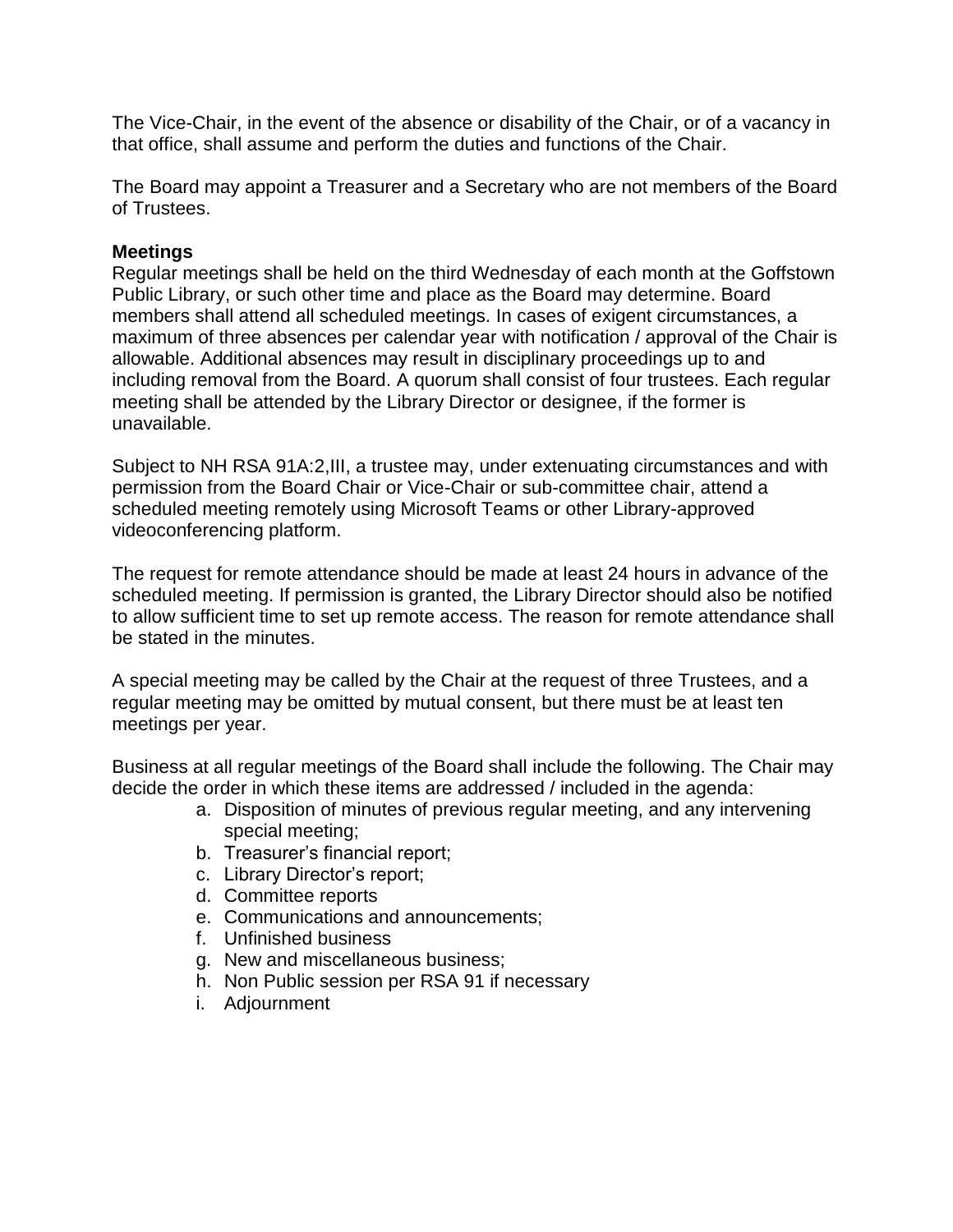#### **Actions**

An affirmative vote of the majority of all members present at the time shall be necessary to approve any action before the Board. When a full board is not present an alternate may vote in place of absent members; however, no more than 7 (seven) total votes per action item shall be allowed.

If a full board is not present, the chair will designate an alternate to vote on each action item. If more than one alternate is present, they will vote in rotation. Before the Board of Trustees approves funds for maintenance, renovation, or construction valued at more than \$3000.00, to \$9,999, an attempt should be made to obtain three quotes for the completed job. A request for proposal (RFP) is required for any project or item \$10,000 and above.

The Board of Library Trustees has the ability to appoint or employ an attorney for the library, an accountant or bookkeeper, a minute taker or any other specialist necessary for the governance of the library.

### **Committees**

All Board members shall be assigned to at least one of the standing committees. The attendance expectations for committee meetings are the same as for monthly Board meetings.

#### Administrative & Finance Committee

The purpose of this committee is to monitor the fiscal activity and safeguard the legal and financial holdings of the Library and to interpret budgetary proposals and other recommendations to ensure they promote the goals of the Library. This committee also oversees regular review of operating and organizational policies.

#### Human Resources Committee

The purpose of this committee is to review and recommend policies pertaining to Library personnel; oversee coordination of the Director's review; review recommendations for new hires and discipline; and to provide assistance to personnel issues as needs arise.

#### Building & Facilities Committee

The purpose of this committee is to oversee the GPL physical assets, to review plans and proposals related to the maintenance and security of Library facilities and properties, furnishings, computers and technology infrastructure.

#### AD HOC Committee

The Chair shall appoint an ad hoc committee of one or more members for each specific purpose as the business of the Board may require. Each committee shall make a progress report to the Board at each of its regular meetings. A vote of acceptance of a final report of a committee shall be considered a vote to discharge the committee.

No committee will have other than advisory powers unless, by suitable action of the Board, it is granted specific power to act.